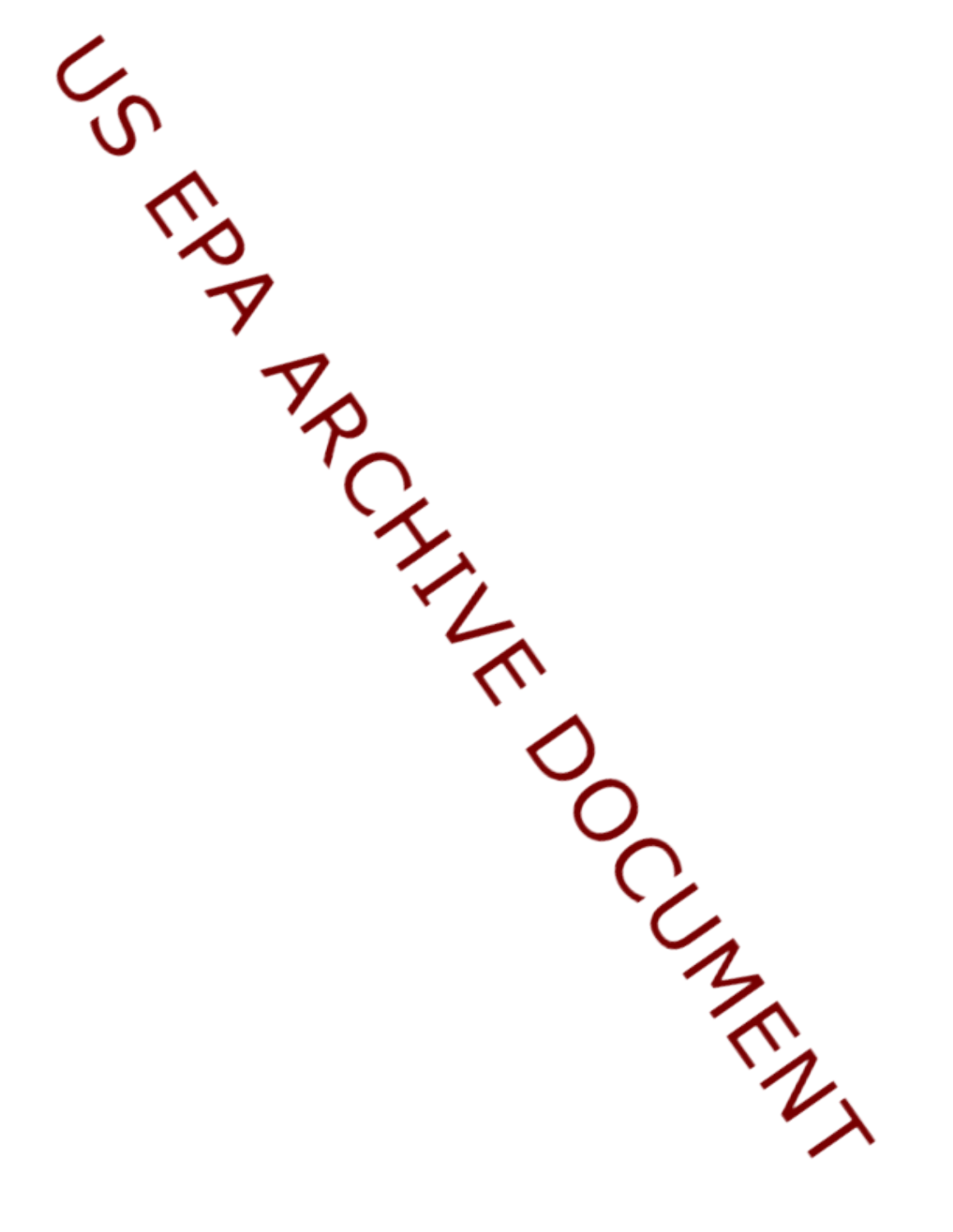# **Consumer Factsheet on: GLYPHOSATE**

#### [List of Contaminants](http://www.epa.gov/safewater/hfacts.html)

 As part of the Drinking Water and Health pages, this fact sheet is part of a larger publication: **National Primary Drinking Water Regulations** 

 States Environmental Protection Agency (EPA). This is a factsheet about a chemical that may be found in some public or private drinking water supplies. It may cause health problems if found in amounts greater than the health standard set by the United

### **What is Glyphosate and how is it used?**

Glyphosate is an organic solid of odorless white crystals. It is a non-selective herbicide used on many food and non-food crops as well as non-crop areas such as roadsides. When applied at lower rates, it serves as a plant growth regulator. The most common uses include control of broadleaf weeds and grasses in: hay/pasture, soybeans, field corn; ornamentals, lawns, turf, forest plantings, greenhouses, rights-of-way.

 The list of trade names given below may help you find out whether you are using this chemical at home or work.

#### **Trade Names and Synonyms:**

Glialka Roundup **Sting** Rodeo Spasor **Muster** Tumbleweed Sonic **Glifonox** Glycel Rondo

# **Why is Glyphosate being Regulated?**

 based solely on possible health risks and exposure, are called Maximum Contaminant Level Goals. In 1974, Congress passed the Safe Drinking Water Act. This law requires EPA to determine safe levels of chemicals in drinking water which do or may cause health problems. These non-enforceable levels,

 The MCLG for glyphosate has been set at 0.7 parts per million (ppm) because EPA believes this level of protection would not cause any of the potential health problems described below.

 Based on this MCLG, EPA has set an enforceable standard called a maximum Contaminant Level (MCL). MCLs are set as close to the MCLGs as possible, considering the ability of public water systems to detect and remove contaminants using suitable treatment technologies.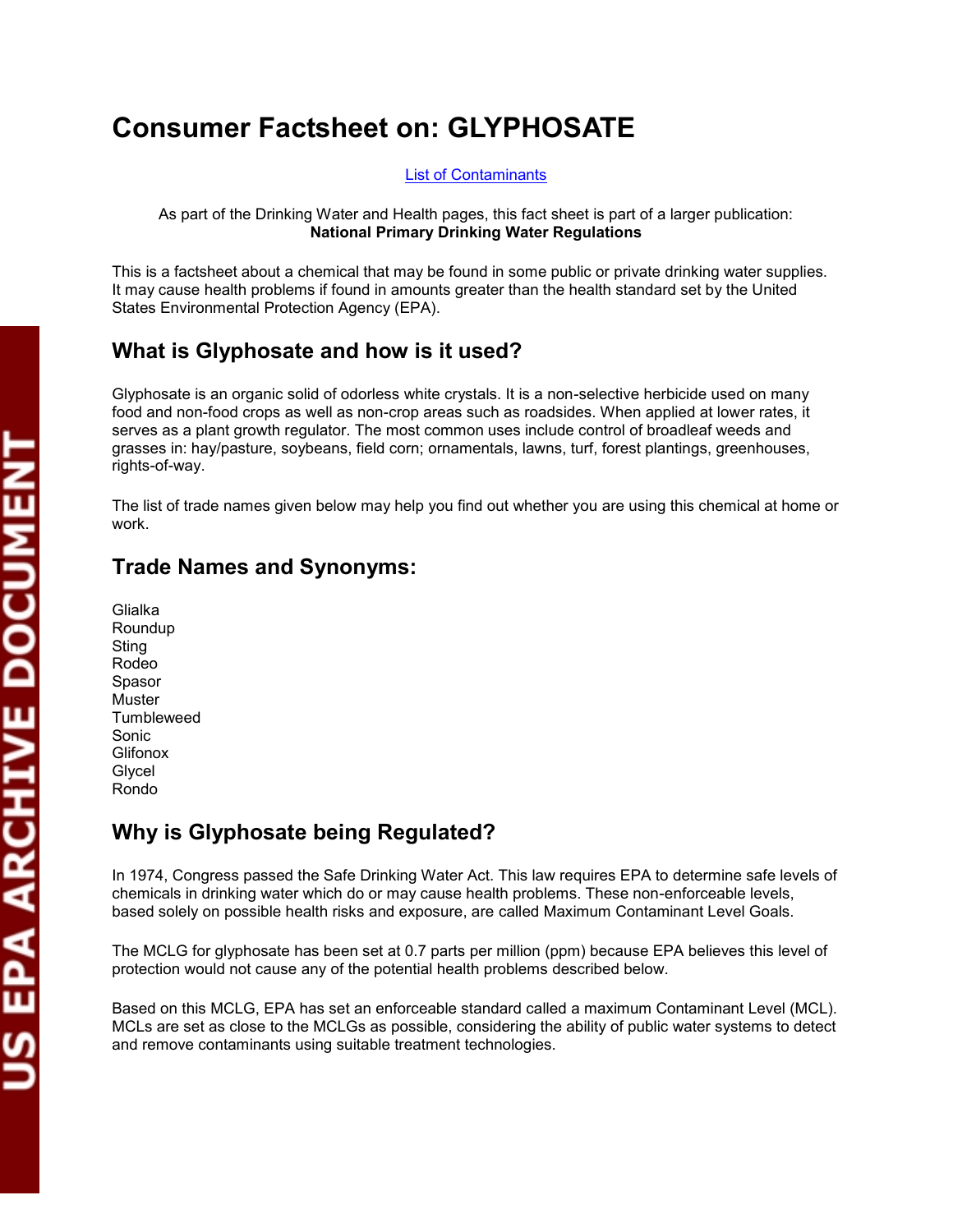it occur in drinking water. The MCL has been set at 0.7 ppm because EPA believes, given present technology and resources, this is the lowest level to which water systems can reasonably be required to remove this contaminant should

These drinking water standards and the regulations for ensuring these standards are met, are called National Primary Drinking Water Regulations. All public water supplies must abide by these regulations.

### **What are the Health Effects?**

Short-term: EPA has found glyphosate to potentially cause the following health effects when people are exposed to it at levels above the MCL for relatively short periods of time: congestion of the lungs; increased breathing rate.

 Long-term: Glyphosate has the potential to cause the following effects from a lifetime exposure at levels above the MCL: kidney damage, reproductive effects.

### **How much Glyphosate is produced and released to the environment?**

 Glyphosate is released to the environment in its use as a herbicide for controlling woody and herbaceous weeds on forestry, right-of-way, cropped and non-cropped sites. These sites may be around water and in wetlands.

 It may also be released to the environment during its manufacture, formulation, transport, storage, disposal and cleanup, and from spills. Glyphosate is among the most widely used pesticides by volume. Usage in 1990 was estimated to be 11,595,000 pounds. It ranked eleventh among conventional pesticides in the US during 1990-91. In recent years, 13 to 20 million acres were treated with 18.7 million lbs. annually.

#### **What happens to Glyphosate when it is released to the environment?**

 soil readily and completely degrade it even under low temperature conditions. It tends to adhere to sediments when released to water. Glyphosate does not tend to accumulate in aquatic life. Glyphosate is strongly adsorbed to soil, with little potential for leaching to ground water. Microbes in the

#### **How will Glyphosate be Detected in and Removed from My Drinking Water?**

 glyphosate is present above 6 parts per billion. If it is present above this level, the system must continue The regulation for glyphosate became effective in 1994. Between 1993 and 1995, EPA required your water supplier to collect water samples every 3 months for one year and analyze them to find out if to monitor this contaminant.

 reduce the amount of glyphosate so that it is consistently below that level. The following treatment If contaminant levels are found to be consistently above the MCL, your water supplier must take steps to methods have been approved by EPA for removing glyphosate: Granular activated charcoal.

# **How will I know if Glyphosate is in my drinking water?**